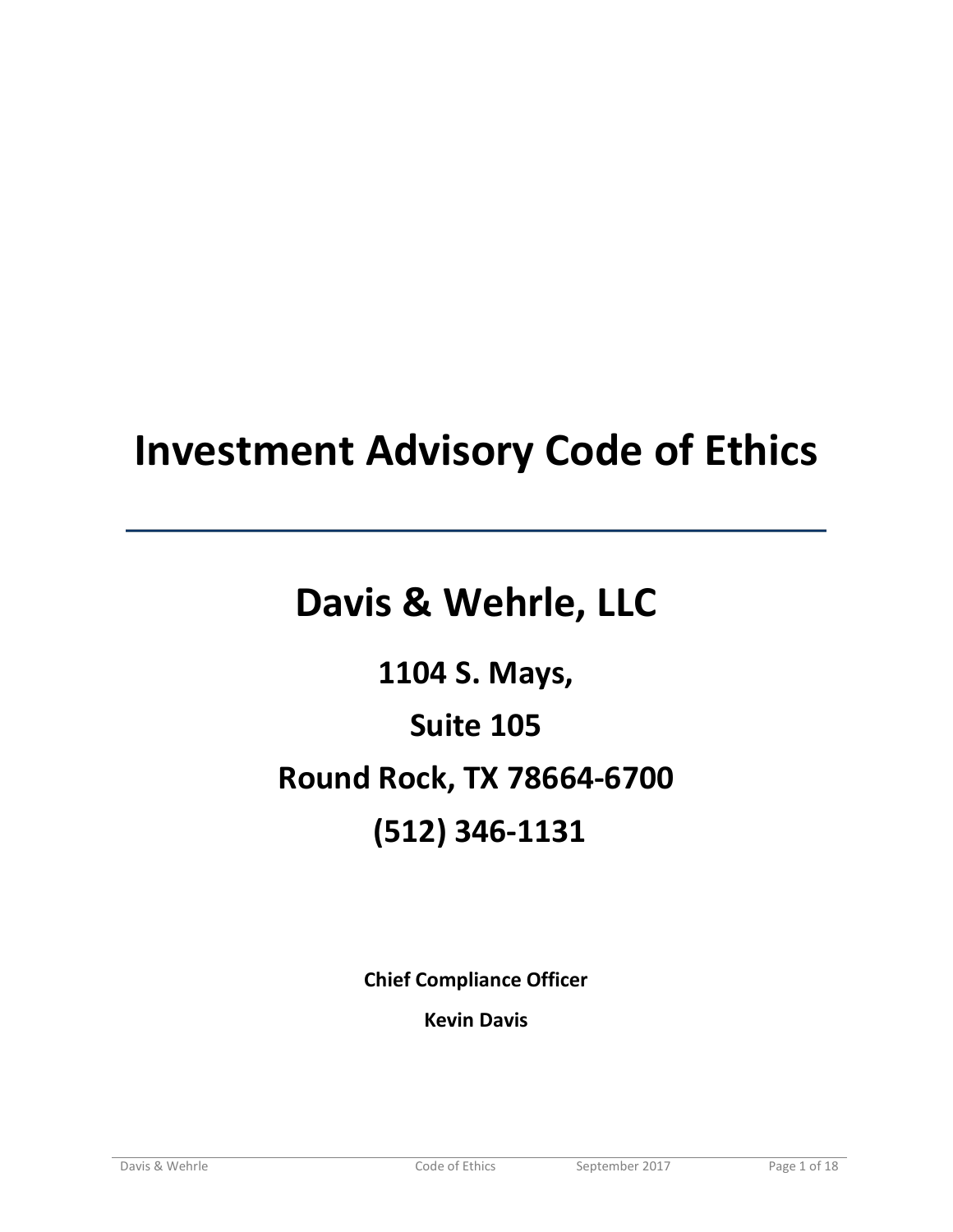# **Table of Contents**

| 1.  |             |  |  |  |
|-----|-------------|--|--|--|
| 2.  |             |  |  |  |
| 3.  |             |  |  |  |
| 4.  |             |  |  |  |
|     | a.          |  |  |  |
|     | b.          |  |  |  |
| 5.  |             |  |  |  |
| 6.  |             |  |  |  |
|     | a.          |  |  |  |
|     |             |  |  |  |
|     |             |  |  |  |
|     |             |  |  |  |
|     |             |  |  |  |
|     |             |  |  |  |
|     |             |  |  |  |
|     |             |  |  |  |
|     | b.          |  |  |  |
|     | $C_{\cdot}$ |  |  |  |
|     | d.          |  |  |  |
|     | e.          |  |  |  |
|     |             |  |  |  |
|     |             |  |  |  |
|     | f.          |  |  |  |
|     | g.          |  |  |  |
|     | h.          |  |  |  |
|     | i.          |  |  |  |
|     | j.          |  |  |  |
|     | k.          |  |  |  |
|     |             |  |  |  |
|     |             |  |  |  |
|     |             |  |  |  |
|     | I.          |  |  |  |
| 7.  |             |  |  |  |
| 8.  |             |  |  |  |
| 9.  |             |  |  |  |
| 10. |             |  |  |  |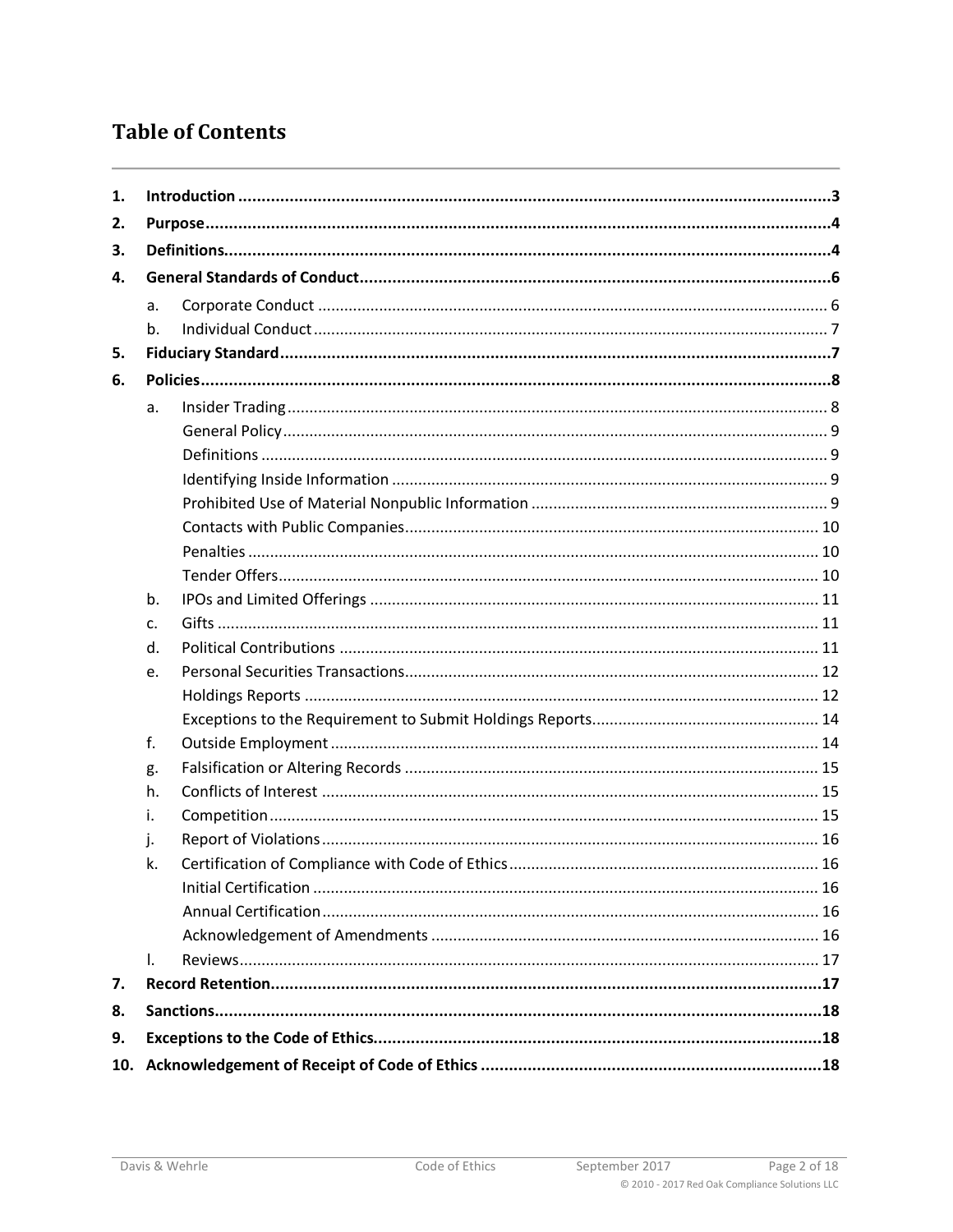# <span id="page-2-0"></span>**1. Introduction**

Davis & Wehrle, LLC ("Davis & Wehrle" or "Firm") maintains a policy of strict compliance with the highest standards of ethical business conduct and the provisions of applicable federal and state securities laws. Throughout this document "you" and "your" refers to Firm employees, and "we," "our," and "us" refers to the Firm.

Davis & Wehrle, as a matter of policy and practice has adopted this written Code of Ethics ("Code") covering all Supervised Persons. The Firm's Code requires high standards of business conduct, compliance with federal securities laws, reporting and recordkeeping of all officers, directors and employee's personal securities holdings, and reviews of their personal securities transactions to ensure adherence to this Code.

This Code is based on the principle that the officers, directors, and employees (or persons having similar status or function) of Davis & Wehrle have a fiduciary duty to place the interests of the clients ahead of their own interests. When the potential for conflict arises, it is our obligation to put the client's interests over the interests of either employees or the firm.

The following principles are general statements expressing the ethical and professional ideals our officers, directors and employees are expected to display in their professional activities:

#### • **Principle 1 – Integrity**

Provide professional services with a high level of personal and professional integrity. This demands honesty and candor which must not be subordinated to personal gain or advantage. Advisors are placed in positions of trust by their clients, and the ultimate source of that trust is the advisor's personal integrity.

#### • **Principle 2 – Objectivity**

Provide professional services objectively. This requires intellectual honesty and impartiality. Regardless of the particular service rendered or the capacity in which the firm functions, we should protect the integrity of our work, maintain objectivity and avoid subordination of our judgment.

#### • **Principle 3 – Competence**

Maintain the knowledge and skills necessary to provide professional services competently. Competence requires continuing education in order to grow and acquire knowledge. Competence includes the wisdom to recognize the limitations of that knowledge. Competence also includes recognizing when consultation with other professionals is appropriate, or when referral to other professionals is necessary.

#### • **Principle 4 – Fairness**

Be fair and reasonable in all professional relationships, and disclose material conflicts of interest. This requires impartiality, intellectual honesty and a subordination of one's own feelings, prejudices and desires in order to achieve a proper balance of conflicting interests. Being fair requires putting the client first.

#### • **Principle 5 – Confidentiality**

Protect the confidentiality of all client information. We must ensure that information is accessible only to those authorized to have access. This promotes a trusting relationship with clients.

#### • **Principle 6 – Professionalism**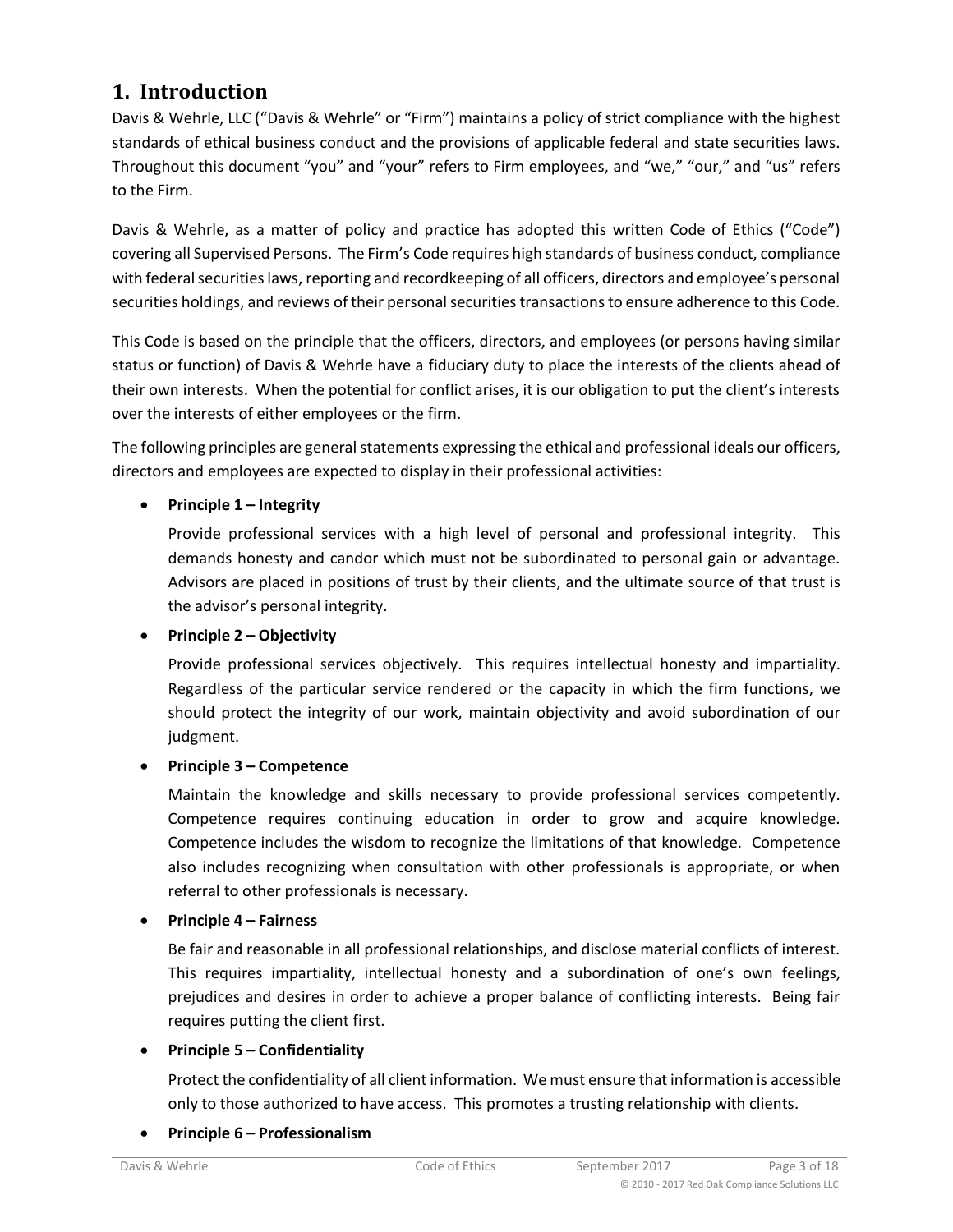Act in a manner that demonstrates exemplary professional conduct. This requires behaving with dignity and courtesy to clients, fellow professionals, and others in business-related activities.

## • **Principle 7 – Diligence**

Provide professional services diligently, in a reasonably prompt and thorough manner, including the proper planning and supervision of the services.

This Code of Ethics is a living document that exists to ensure that the interests of our clients are continually protected. We review the Code annually and update it to keep current with changes in the firm and industry.

# <span id="page-3-0"></span>**2. Purpose**

The policies and procedures set forth in this Code are intended to articulate Davis & Wehrle's policies, to educate its employees about the issues and the policies, to establish procedures for complying with those policies, to monitor compliance with such policies and procedures, and to ensure, to the extent possible, that Davis & Wehrle satisfies its obligations in this area.

This Code establishes rules of conduct for all employees of the Firm and is designed to govern the activities of the Firm's employees. The Firm's reputation for fair and honest dealing with its clients has taken considerable time to build. This reputation could be seriously damaged as the result of even a single securities transaction being considered questionable, in light of the fiduciary duty owed to our clients. This Code is designed to ensure that the high ethical standards long maintained by Davis & Wehrle continue to be applied.

While this Code does not address every possible situation that may arise, each employee is responsible for exercising good judgment, applying ethical principles, and bringing potential violations of the Code to the attention of the Chief Compliance Officer ("CCO"). In those situations where an employee may be uncertain as to the intent or purpose of this Code, he/she is advised to consult with the CCO. Only the CCO may grant exceptions to certain provisions contained in the Code, in those situations where it is clear beyond dispute that the interests of our clients will not be adversely affected or compromised. To this end, employees shall read and understand this Code and uphold the standards in the Code in their dayto-day activities at the Firm.

# <span id="page-3-1"></span>**3. Definitions**

The following are definitions of words and phrases used in this document to help officers, directors, and employees better understand their obligations in regards to this Code of Ethics.

**Access Persons** are all officers, directors, and employees of Davis & Wehrle, who (i) have access to nonpublic personal information regarding the clients' purchases or sales of securities, (ii) are involved in making securities recommendations to clients, (iii) have access to nonpublic recommendations or portfolio holdings of clients, or (iv) all of the Firm's officers, directors, and employees. Any personnel who regularly communicate with clients for the purpose of servicing their accounts may also be deemed to be Access Persons.

Account means the accounts of any employee such as trusts and custodial accounts, or other accounts in which the employee has a beneficial interest or exercises investment discretion. It also includes accounts of the employee's immediate family members (any relative by blood or marriage living in the employee's household), and any account in which he or she has a direct or indirect beneficial interest.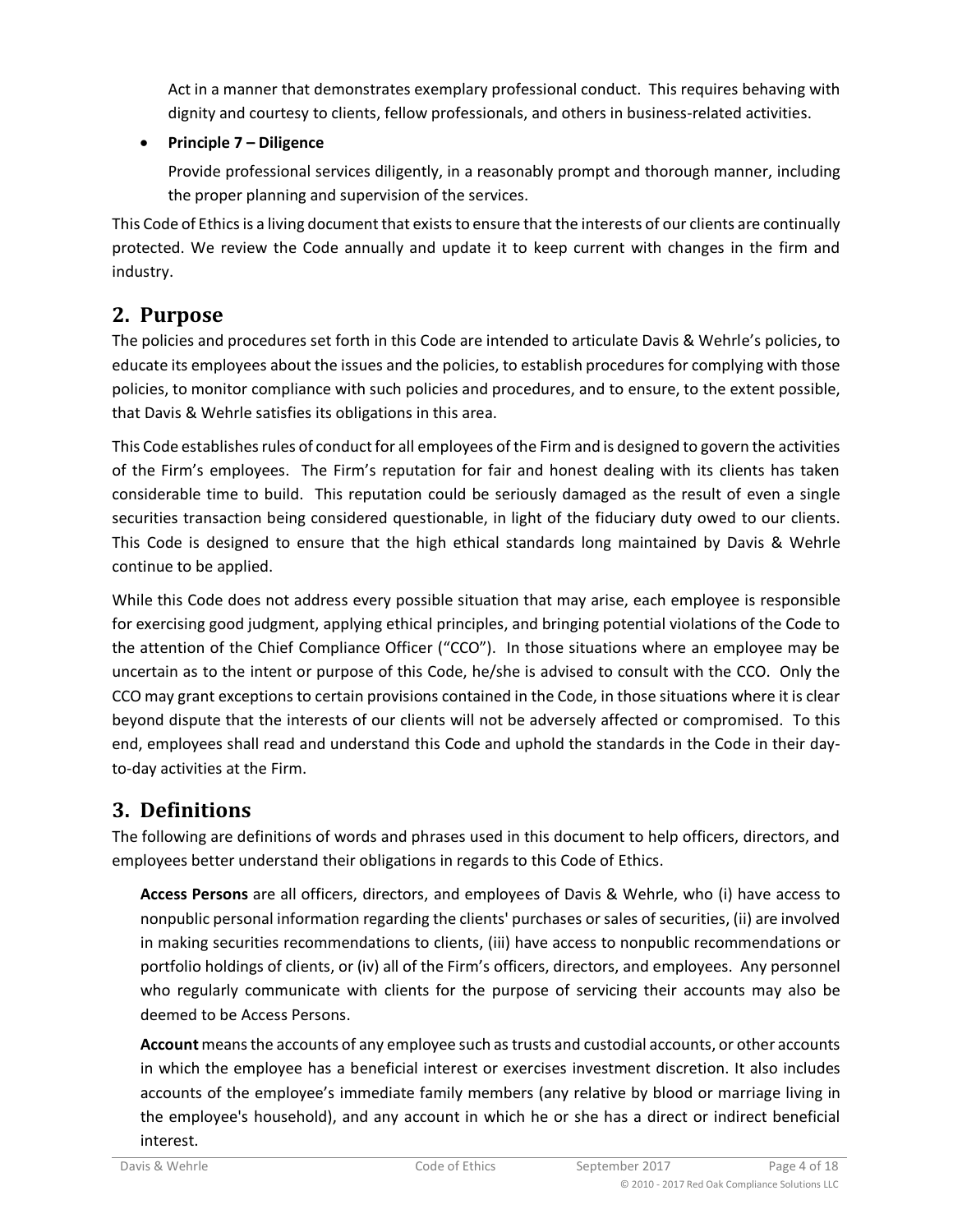**Beneficial Ownership** means any opportunity, directly or indirectly, to profit or share in the profit from any transaction in securities. Beneficial Ownership is defined broadly. Some examples of Beneficial Ownership include:

- Securities held in a person's own name, or that are held for the person's benefit in nominee, custodial, or "street name" accounts
- Securities owned by a member of the Access Person's Family/Household
- Securities owned by or for a partnership, in which the person is a general partner (whether the ownership is under the name of that partner, another partner, the partnership, or through a nominee, custodial, or "street name" account)
- Securities that are being managed for a person's benefit on a discretionary basis by an investment adviser, broker, bank, trust company, or other manager
- Securities in a person's individual retirement account
- Securities in a person's account in a 401(k) or similar retirement plan, even if the person has chosen to give someone else investment discretion over the account
- Securities owned by a trust of which the person is either a trustee or a beneficiary
- Securities owned by a corporation, partnership, or other entity that the person controls (whether the ownership is under the name of that person, under the name of the entity, or through a nominee, custodial, or "street name" account)
- Securities that are traded on behalf of an investment club of which an Access Person is a club member or in which a member of their Family/Household is a member.

Officers, directors, and employees should ask the Chief Compliance Officer if they have any questions or doubts at all about whether they or a member of their Family/Household would be considered to have Beneficial Ownership of securities.

**Chief Compliance Officer** means the chief compliance officer of Davis & Wehrle.

**Client** means any person or entity for which the Firm serves as an investment advisor, and renders investment advice or makes investment decisions.

#### **Family/Household** is:

- A spouse or live-in partner who shares the Access Person's household and combines his or her financial resources in a manner similar to that of married persons (unless he or she does not live in the same household as the Access Person and the Access Person does not contribute in any way to his or her support)
- Children under the age of 18
- Children who are 18 or older (if they live in the same household as the Access Person, or the Access Person contributes in any way to their support)
- Any of these people who live in the Access Person's household: stepchildren, grandchildren, parents, stepparents, grandparents, brothers, sisters, parents-in-law, sons-in-law, daughtersin-law, brothers-in-law and sisters-in-law, including adoptive relationships
- Any individual for whom the Access Person exercises investment control.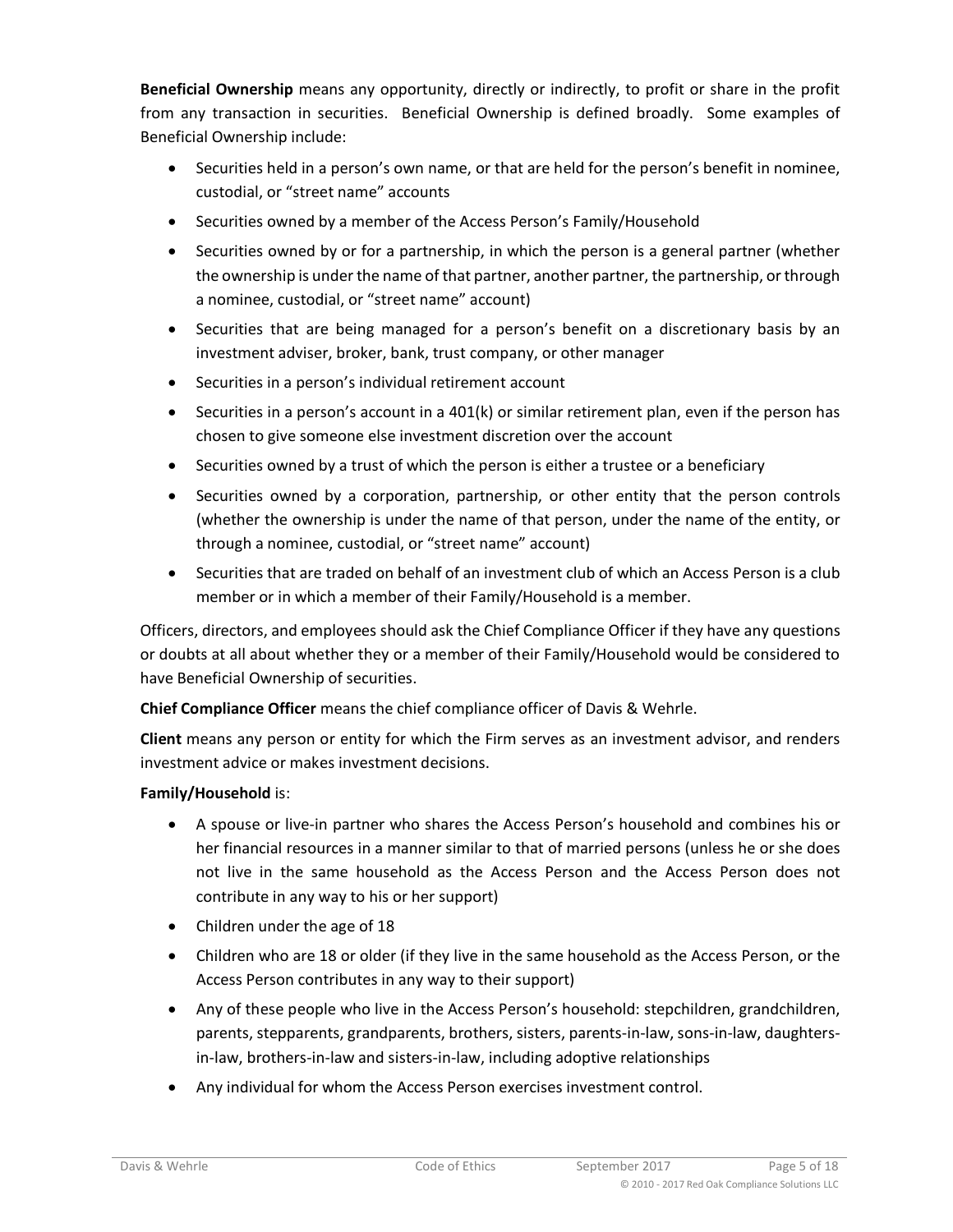**Reportable Security** consists of any security as defined under Section 2(a)(18) of the Advisers Act, with certain exceptions as outlined below. Reportable Securities include most kinds of investment instruments, including things that may not ordinarily be thought of as "securities", such as:

- Options on securities and currencies
- Investments in foreign unit trusts
- Closed-end funds
- Foreign mutual funds
- Investments in all kinds of limited partnerships private investment funds, hedge funds, and investment clubs.

Reportable Securities do not include:

- Direct obligations of the U.S. Government
- Money market instruments such as bankers' acceptances, bank certificates of deposit, commercial paper, repurchase agreements and other high quality short-term debt instruments
- Shares of mutual funds so long as not distributed or advised by the Firm or any affiliated firm;
- Other types of mutual funds
- Unit Investment Trusts investing exclusively in one or more mutual funds.

**Supervised Persons** are directors, officers and employees of Davis & Wehrle (or other persons occupying a similar status or performing similar functions); and any other person who provides advice on behalf of the Firm and is subject to the Firm's supervision and control.

# <span id="page-5-0"></span>**4. General Standards of Conduct**

This Code is intended to comply with the various federal and state regulations and also requires that all Supervised Persons comply with the various applicable provisions of the applicable rules and regulations adopted by the SEC and/or state.

We believe the establishment and enforcement of these policies and procedures are reasonably designed to prevent the misuse of material, nonpublic information by investment advisers. The Code also contains policies and procedures with respect to personal securities transactions of all the Firm's Supervised and Access Persons. These procedures cover transactions of Reportable Securities in which a Supervised or Access Person has a beneficial interest or accounts over which the Supervised or Access Person exercises control, as well as transactions by members of the Supervised or Access Person's immediate family.

It is unlawful for the Firm or its officers, directors, or employees to employ any device, scheme or artifice to defraud any client or prospective client, or to engage in fraudulent, deceptive or manipulative practices.

## <span id="page-5-1"></span>**a. Corporate Conduct**

The following general standards guide the Adviser's corporate conduct

- The Adviser will act in accordance with applicable laws and regulations
- The Adviser will provide products and services designed to help clients achieve their financial goals
- The Adviser will provide employment opportunities without regard to race, color, sex, pregnancy, religion, age, national origin, ancestry, citizenship , disability, medical condition, marital status,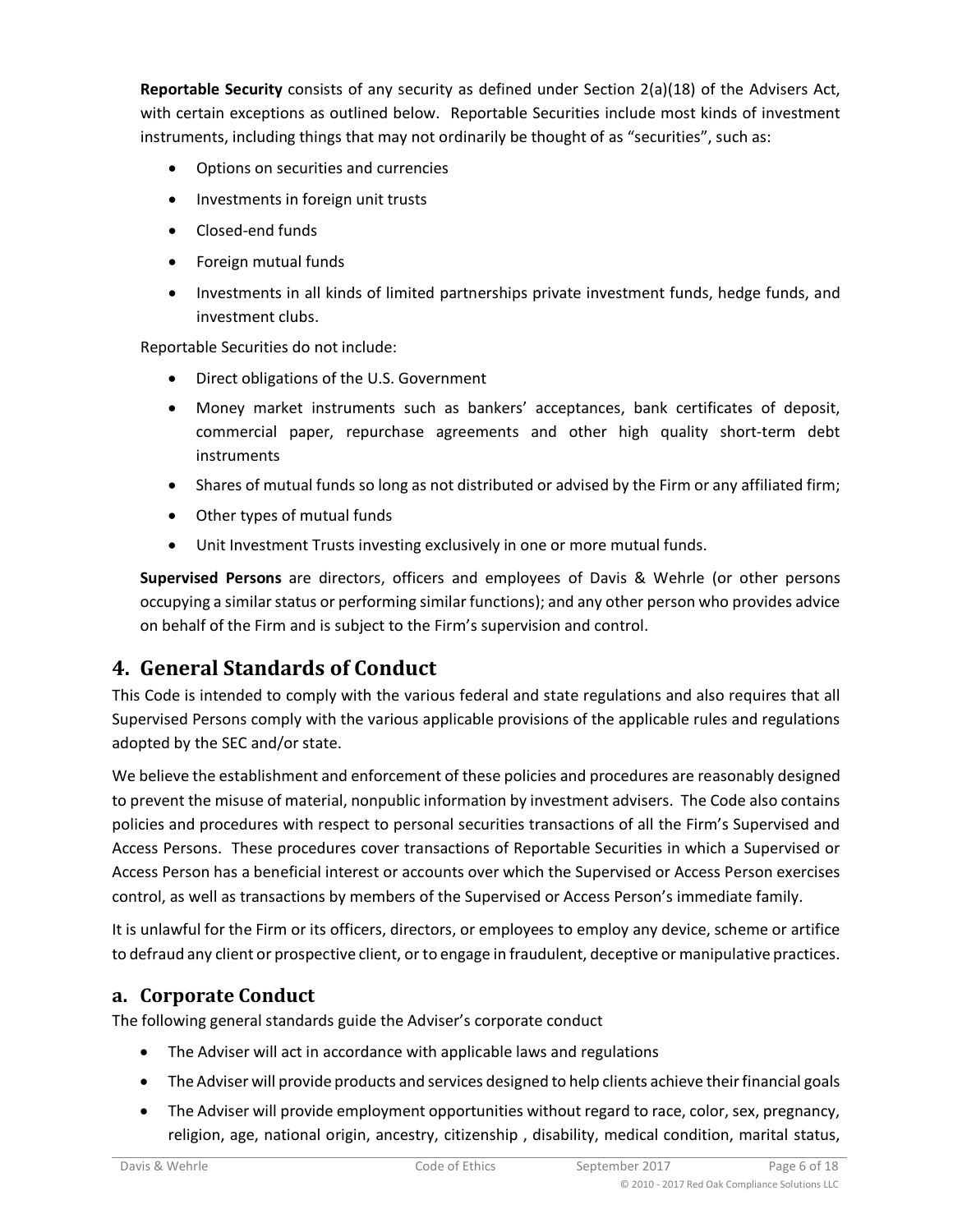sexual orientation, veteran status, political affiliation, or any other characteristic protected by federal or state law

• The Adviser will support the communities in which the Firm operates.

## <span id="page-6-0"></span>**b. Individual Conduct**

The following general principles guide the individual conduct of each employee of the Firm:

- The employee will put the client's interest first, ahead of their own interests
- The employee will not take any action that will violate any applicable laws or regulations
- The employee will adhere to the highest standards of ethical conduct
- The employee will maintain the confidentiality of all information obtained during the course of employment with the Firm
- The employee will bring any issues they reasonably believe place any client or the Firm at risk to the attention of the CCO
- The employee will not abuse or misappropriate the Firm's assets or use them for personal gain
- The employee will not engage in any activities that create a conflict of interest between the individual and the Firm or any client
- The employee will deal fairly with clients, colleagues, and others
- The employee will disclose all brokerage accounts to the CCO within 10 days of employment and before their investment adviser registration has been approved
- The employee will provide, initial, annual and quarterly personal securities reports
- The employee will get prior approval before participating in IPOs or Private Placements transactions
- The employee will comply with this Code of Ethics.

# <span id="page-6-1"></span>**5. Fiduciary Standard**

This Code is based on the overriding principle that Davis & Wehrle is a fiduciary to our clients and must act in the best interests of the clients at all times. The Firm and its officers, directors, and employees are subject to the following specific fiduciary obligations when dealing with clients:

- The duty to have a reasonable, independent basis for the investment advice provided
- The duty to obtain the best execution for a client's transactions, where the Firm is in a position to direct brokerage transactions for the client
- The duty to ensure that investment advice is suitable to meeting the client's individual objectives, needs and circumstances
- A duty to be loyal to clients.

In meeting our fiduciary responsibilities to our clients, we expect everyone to demonstrate the highest standards of ethical conduct for continued employment. All personnel must conduct themselves at all times in accordance with Federal Securities Laws and the following mandates:

• Clients' interests take priority. In the course of performing their duties and responsibilities all personnel must at all times place the interests of clients ahead of their own personal interests.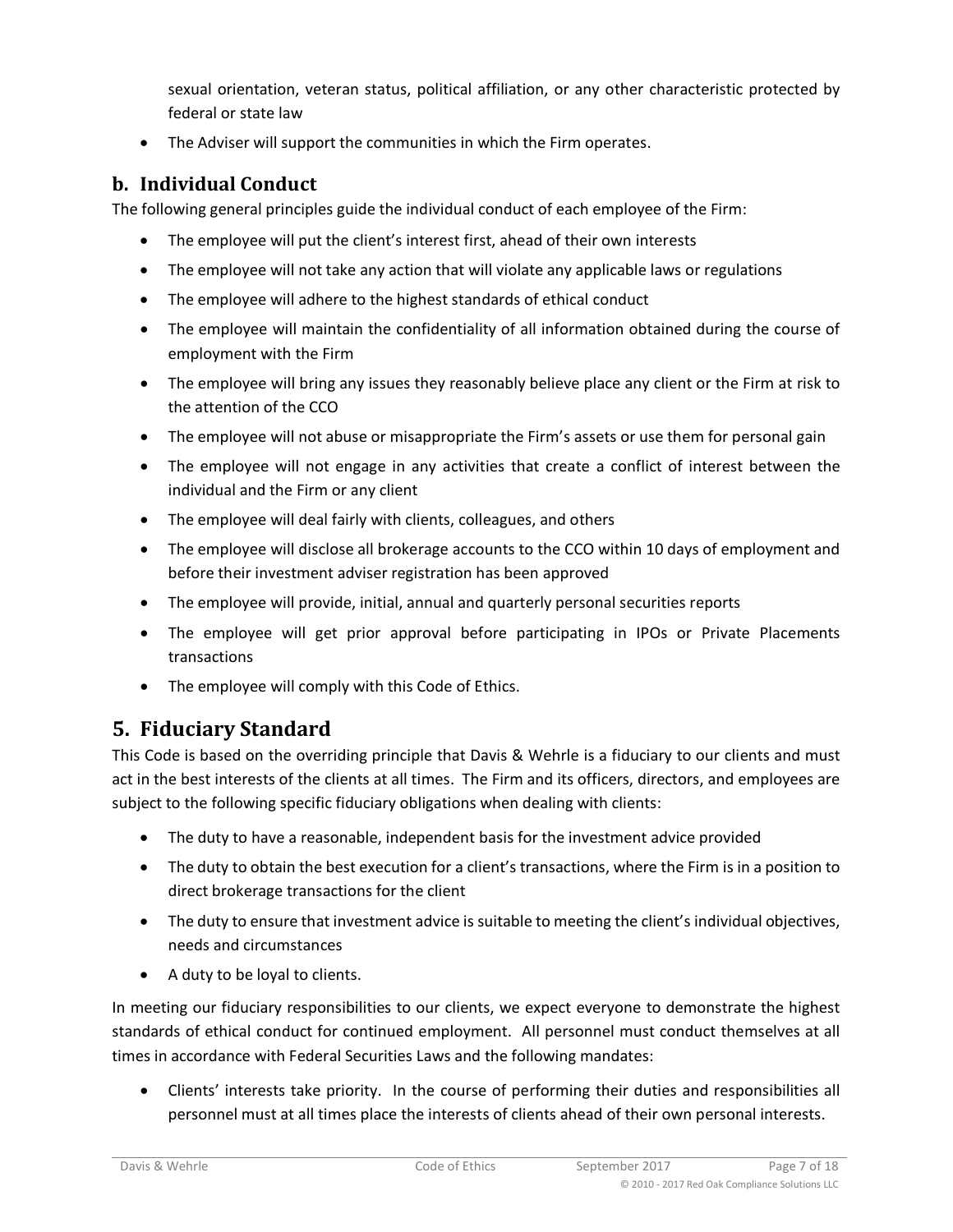• Conflicts of interest or the appearance of conflicts of interest must be avoided. Personnel must not take advantage of the trust that clients have placed in them. Everyone must avoid any situation that might present a conflict or the perception of a conflict. Everyone must avoid situations that might be perceived as an impropriety or a compromise to the employee's fulfillment of his/her duties and responsibilities.

The officers, directors, and employees of Davis & Wehrle may not:

- Employ any device, scheme or artifice to defraud a client
- Make to a client any untrue statements of a material fact or omit to state to a client a material fact, in light of the circumstances under which they are made
- Engage in any act, practice, or course of business which operates or would operate as a fraud or deceit upon a client
- Engage in any manipulative practice with respect to a client
- Use their positions, or any investment opportunities presented by virtue of their positions, to personal advantage or to the detriment of a client
- Conduct personal trading activities in contravention of this Code or applicable legal principles or in such a manner as may be inconsistent with the duties owed to clients as a fiduciary.

These general standards are meant as overriding guidelines to be adhered to in all current and emerging situations and are not limited to the detailed behavior specifically discussed in this Code.

# <span id="page-7-0"></span>**6. Policies**

These policies will be interpreted and applied by the Chief Compliance Officer in a manner considered fair and equitable in all cases with the view of placing the clients' interests paramount. Exceptions and amendments may be made by the Chief Compliance Officer, as necessary. Technical compliance with the procedures, prohibitions, and limitations of this Code will not automatically insulate Access or Supervised Persons from scrutiny of, and sanctions for, actions and securities transactions that indicate an abuse of the Firm's duty to the clients. Davis & Wehrle expects all Access and Supervised Persons to comply with the spirit of the Code, as well as the specific rules contained in the Code.

## <span id="page-7-1"></span>**a. Insider Trading**

Trading securities while in possession of material, nonpublic information, or improperly communicating that information to others may expose Supervised Persons and Davis & Wehrle to stringent penalties. The SEC can recover the profits gained or losses avoided through the illegal trading, impose a penalty of up to three times the illicit windfall, issue an order permanently barring the perpetrator from the securities industry and refer the perpetrator for criminal prosecution which would involve a jail sentence. Finally, Supervised Persons and the Firm may be sued by clients seeking to recover damages for insider trading violations. The rules contained in this Code apply to securities trading and information handling by officers, directors, and employees of the Firm and their immediate family members.

The law regarding insider trading is continuously developing. An individual legitimately may be uncertain about the application of the rules contained in this Code in a particular circumstance. Often, a single question can avoid disciplinary action or complex legal problems. All officers, directors, and employees must notify the CCO immediately if they have any reason to believe that a violation of this Code has occurred or is about to occur.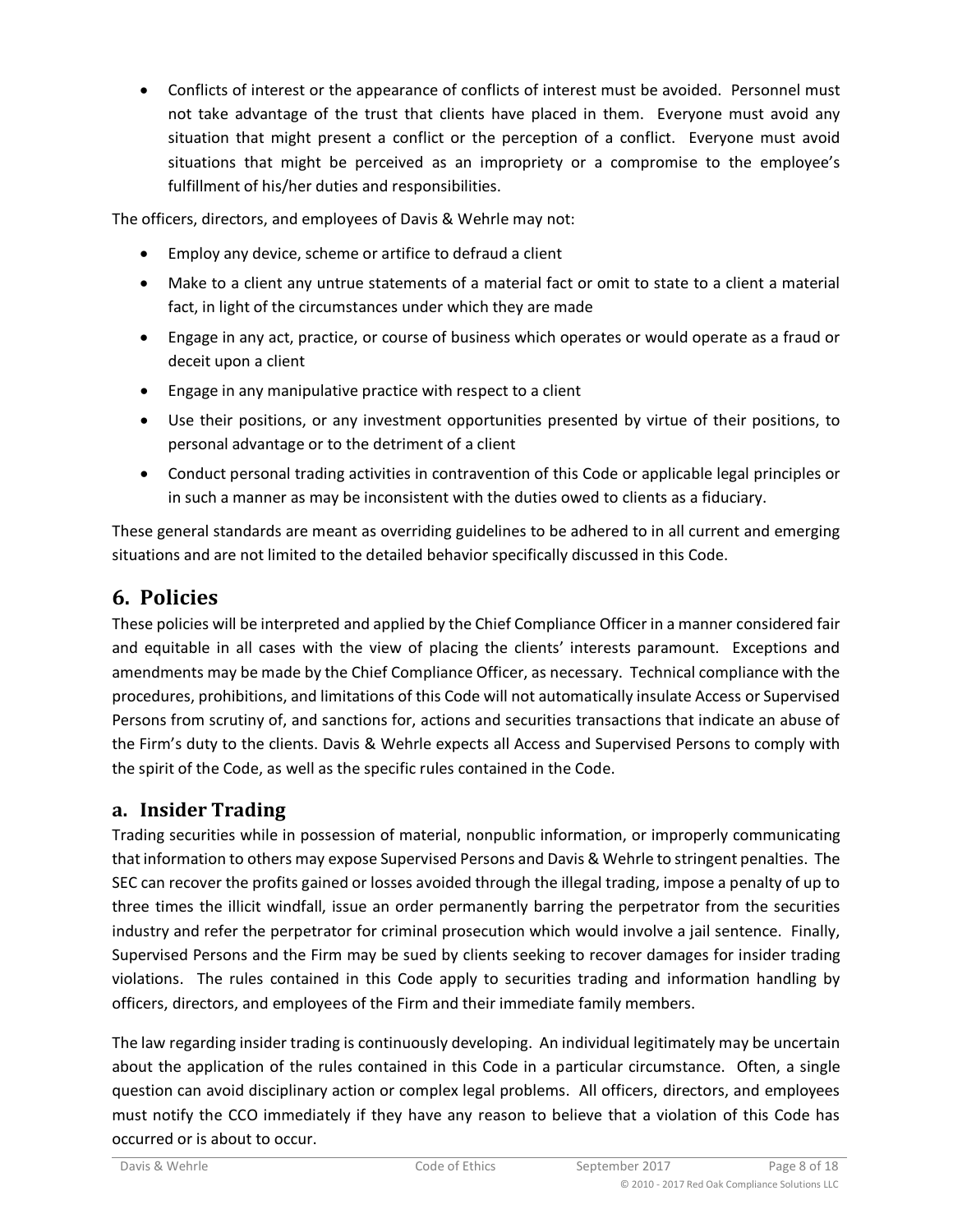#### <span id="page-8-0"></span>**General Policy**

No officer, director, or employee may trade, either personally or on behalf of others (such as investment funds and private accounts managed by Davis & Wehrle, while in the possession of material, nonpublic inside information. No officers, directors, or employees of the Firm may communicate material nonpublic information to others in violation of the law.

#### <span id="page-8-1"></span>**Definitions**

The following are definitions of words and phrases used in this document to explain our insider trading policies and procedures.

- Covered Security is any security except bankers' acceptances, bank certificates of deposit, commercial paper and high quality short-term debt instruments, including repurchase agreements.
- Insider Trading is the use of material nonpublic information to trade in securities or the communication of material nonpublic information to others.
- Material Information is information for which there is a substantial likelihood that a reasonable investor would consider it important in making his or her investment decisions, or information that is reasonably certain to have a substantial effect on the price of a company's securities.
- Nonpublic Information is information that has not been effectively communicated to the marketplace. One must be able to point to some fact to show that the information is generally public.

#### <span id="page-8-2"></span>**Identifying Inside Information**

Before executing any trade, including any security for investment funds or private accounts managed by Davis & Wehrle, all officers, directors, and employees must determine whether they have access to material, nonpublic information. If any individual thinks that they might have access to material, nonpublic information, they should take the following steps:

- Report the information and proposed trade immediately to the CCO before taking any action. This degree of caution will protect you, our investors, and the firm.
- Do not purchase or sell the securities on behalf of themselves or others, including investment funds or private accounts managed by the Firm
- Do not communicate the information inside or outside the Firm, other than to the CCO
- After the CCO has reviewed the issue, the Firm will determine whether the information is material and nonpublic and, if so, what action the Firm will take.

#### <span id="page-8-3"></span>**Prohibited Use of Material Nonpublic Information**

Access and Supervised Persons may not trade securities, either personally or on behalf of others, based on material nonpublic information.

Access and Supervised Persons may not communicate material nonpublic information about the purchases and sales of securities of clients except as necessary to perform their duties for the Firm, provided that Access and Supervised Persons will not share material nonpublic information with anyone that does not require such information to perform their duties on behalf of the Firm.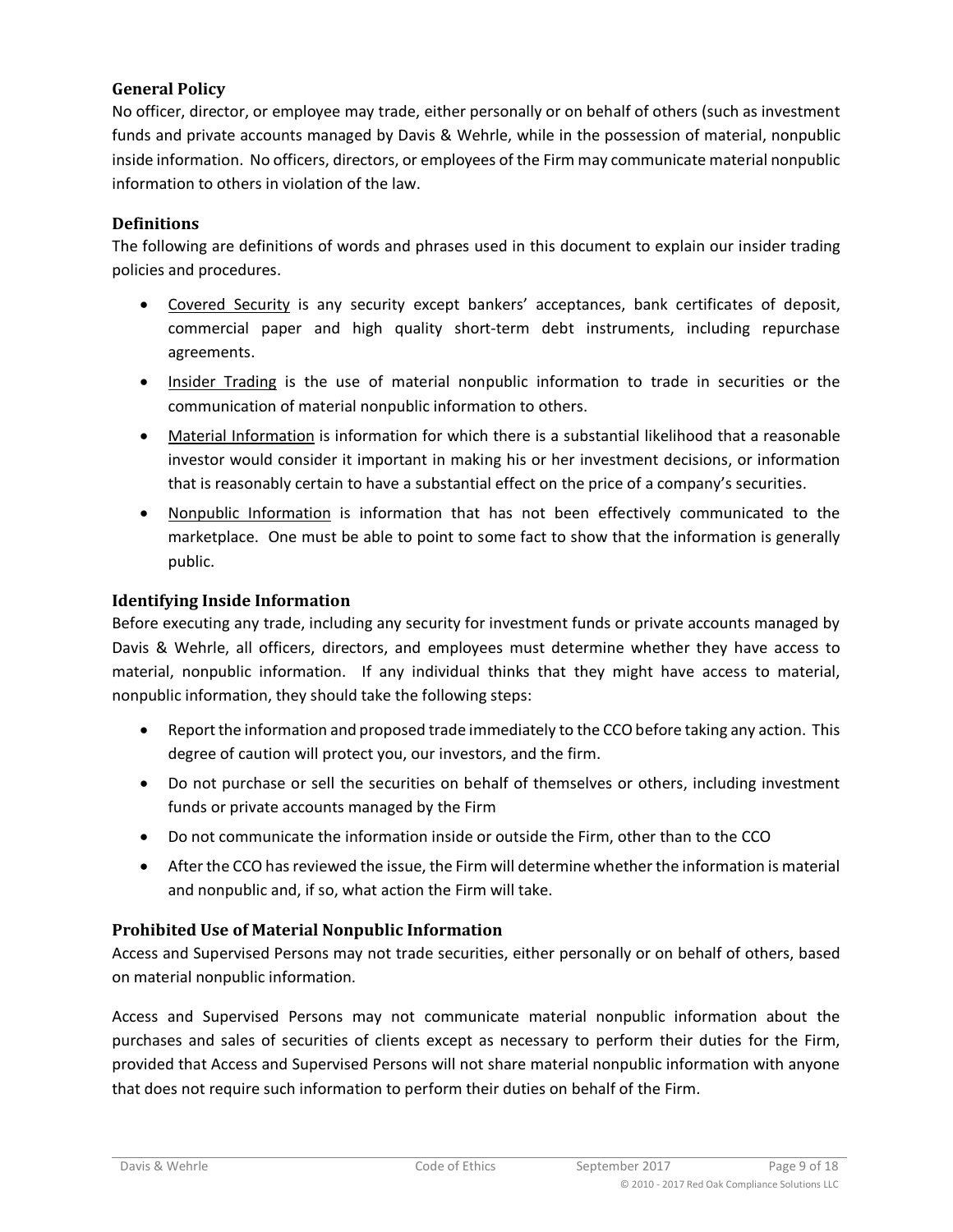#### <span id="page-9-0"></span>**Contacts with Public Companies**

The Firm may make investment decisions on the basis of conclusions formed through such contacts and analysis of publicly available information. Difficult legal issues arise, however, when, in the course of these contacts, officers, directors, and employees of Davis & Wehrle or other persons subject to this Code become aware of material, nonpublic information. This could happen, for example, if a company's Chief Financial Officer prematurely discloses quarterly results to an officer, director, or if an employee makes selective disclosure of adverse news to a handful of clients. In such situations, the Firm must make a judgment regarding further conduct. All officers, directors, and employees of the Firm should contact the CCO immediately if they believe that they may have received material, nonpublic information.

#### <span id="page-9-1"></span>**Penalties**

Penalties for trading on or communicating insider information can be severe, both for individuals involved in such unlawful conduct and their employers. A person can be subject to some or all of the penalties below even if he or she does not personally benefit from the violation. Penalties include:

- Civil injunctions
- Treble damages
- Disgorgement of profits
- Being barred from the securities industry in any capacity
- Jail sentences and fines for the person who committed the violation of up to three times the profit gained or loss avoided, whether or not the person actually benefited
- Fines for the employer or other controlling person of up to the greater of \$1,000,000 or three times the amount of the profit gained or loss avoided.

In addition, any violation of the Code can be expected to result in serious sanctions, including dismissal of the persons involved.

#### <span id="page-9-2"></span>**Tender Offers**

Tender offers represent a particular concern in the law of insider trading for two reasons:

- First, tender offer activity often produces extraordinary gyrations in the price of the target company's securities. Trading during this time period is more likely to attract regulatory attention (and such trading produces a disproportionate percentage of insider trading cases).
- Second, the SEC has adopted a rule which expressly forbids trading and "tipping" while in the possession of material, nonpublic information regarding a tender offer received from the tender offeror, the target company or anyone acting on behalf of either.

Supervised and Access Persons of Davis & Wehrle and others subject to this Code should exercise extreme caution any time they become aware of nonpublic information relating to a tender offer.

#### **Training**

Davis & Wehrle will design an appropriate educational program and provide educational materials to familiarize officers, directors, employees and advisory representatives with the policy and procedures contained within. Davis & Wehrle will hold annual meetings to reinforce and retrain all officers, directors, employees and advisory representatives of the firm regarding this Code.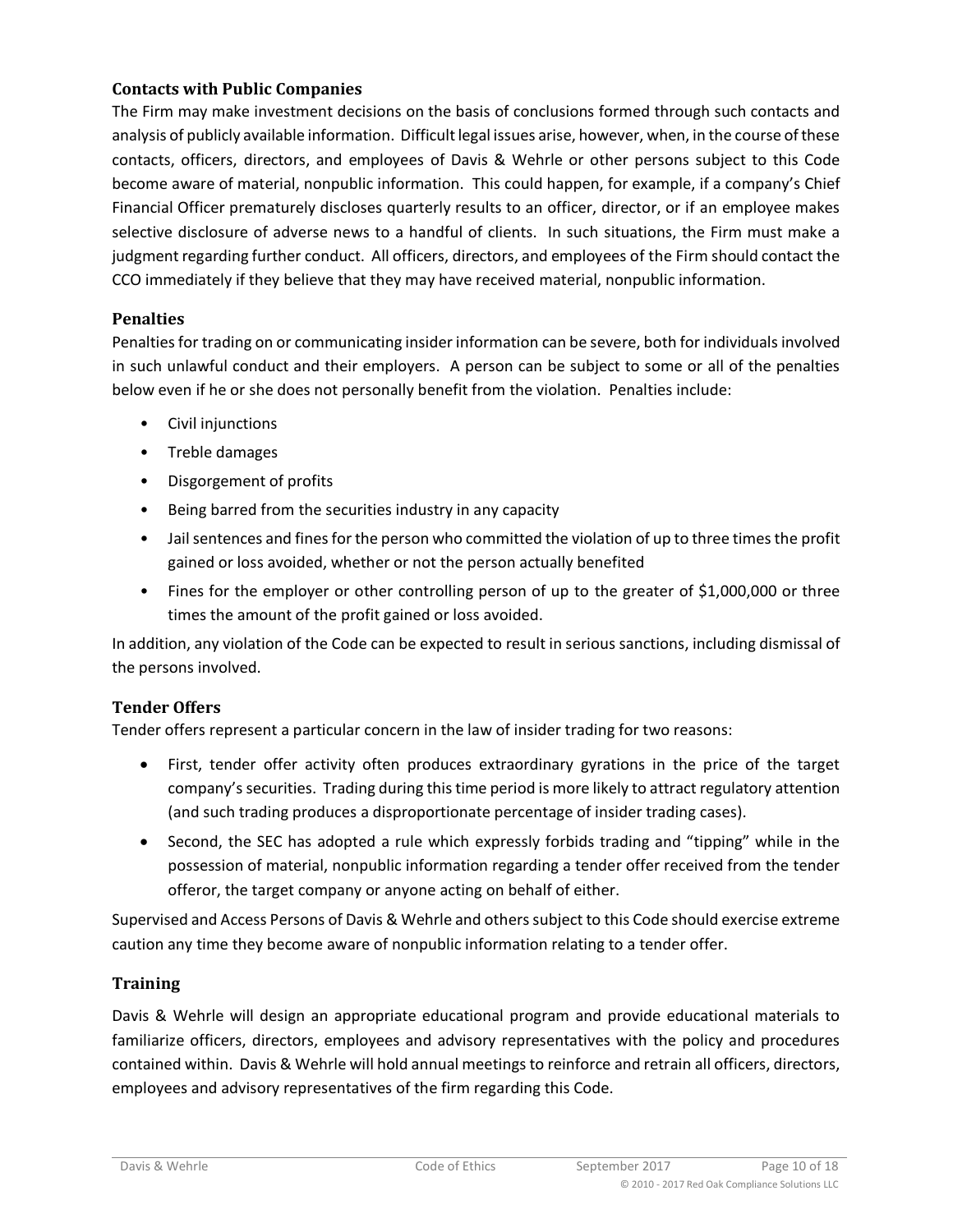## <span id="page-10-0"></span>**b. IPOs and Limited Offerings**

Access and Supervised Persons are prohibited from participating in IPOs and Limited Offerings unless they obtain preclearance from the CCO and, if approved, will be subject to continuous monitoring for possible future conflicts.

## <span id="page-10-1"></span>**c. Gifts**

Giving, receiving or soliciting gifts in a business setting may create an appearance of impropriety or may raise a potential conflict of interest. We have adopted the policies set forth below to guide Supervised Persons in this area.

- Access and Supervised Persons should not accept or provide any gifts or favors that might influence the decisions you or the recipient must make in business transactions involving the Firm, or that others might reasonably believe would influence those decisions
- Modest gifts and favors, which would not be regarded by others as improper, may be accepted or given on an occasional basis. Entertainment that conforms to generally accepted business practices also is permissible and does not need to be logged. Gifts over \$500 must be preapproved by the CCO
- Access or Supervised Persons are prohibited from soliciting gifts of any size under any circumstances

All gifts given and received must be logged and made available to the CCO when requested.

## <span id="page-10-2"></span>**d. Political Contributions**

Firm funds or gifts may not be furnished, directly or indirectly to a government official, government employee or politician for the purpose of obtaining or maintaining business on behalf of the Firm. Such conduct is illegal and may violate federal and state criminal laws. Assistance or entertainment provided to any government office should never, in form or substance, compromise the Firm's arms-length business relationship with the government agency or official involved. All political contributions must be approved in advance, in writing, by the CCO. Davis & Wehrle prohibits all officers, directors, and employees from:

- Providing advisory services for compensation to a government entity for two years after the Firm or its officers, directors, and employees, makes a contribution to certain elected officials or candidates who are in a position to influence the selection of the Adviser
- Providing or agreeing to provide, directly or indirectly, payment to any third party (i.e., a placement agent) for solicitation of advisory business from any government entity on behalf of the Firm, unless the third party is an SEC-registered investment adviser or an SEC-registered broker-dealer, in each case, subject to similar pay to play restrictions
- Coordinating or soliciting from others (a practice known as "bundling") campaign contributions to certain elected officials who are in a position to influence the selection of the Adviser or payments to certain political parties in the state or locality where the Firm is seeking government business.

Davis & Wehrle allows for the following:

• De minimis contributions by an individual covered officers, directors, and employees up to \$350, per election, to any one official for whom the individual is entitled to vote and up to \$150, per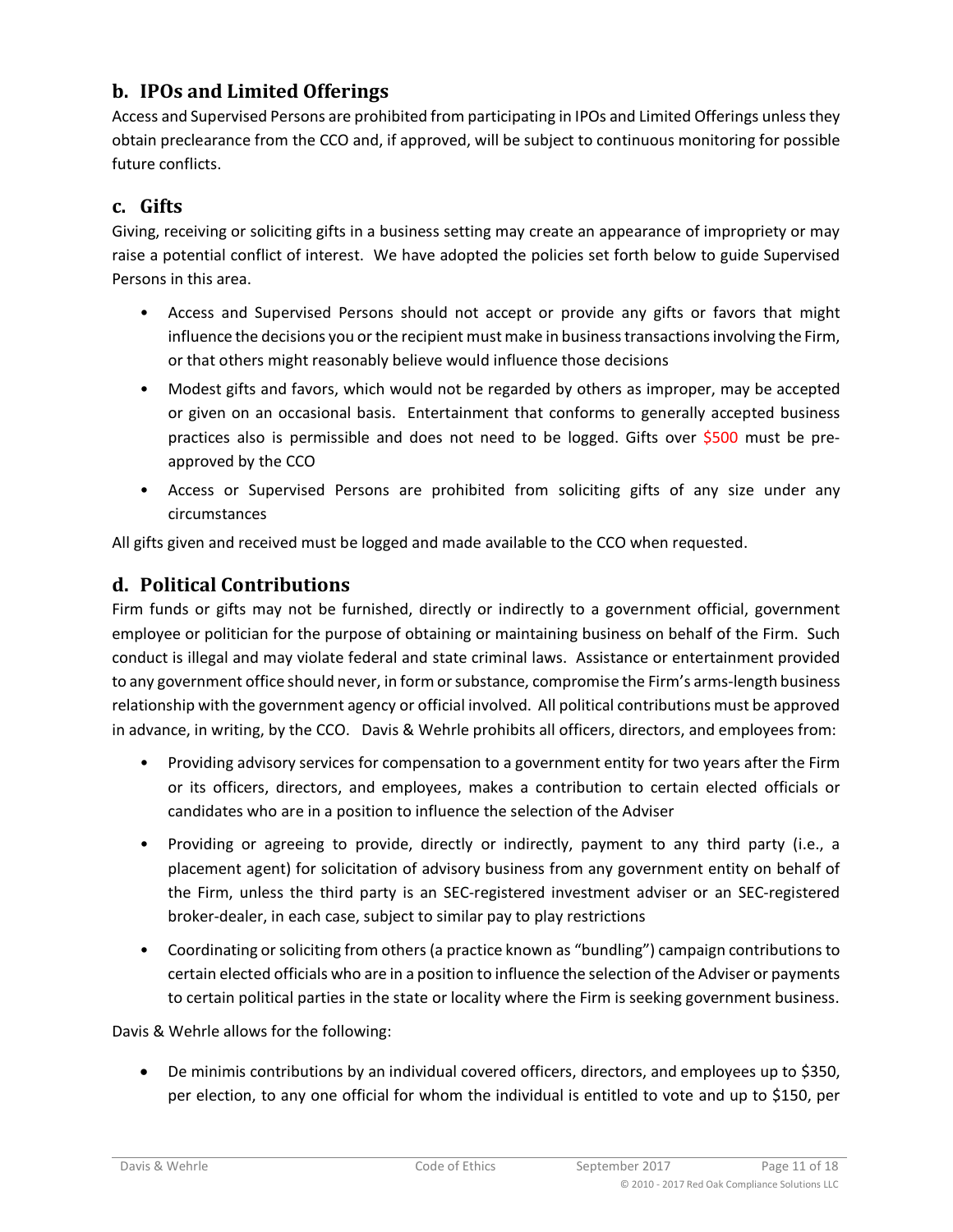election, to any one official for whom the individual is not entitled to vote (all contributions must be reported to the CCO and logged)

• Returned contributions that result in an inadvertent trigger of the ban, where the initial contribution was made by an officers, directors, and employees who was not entitled to vote for the recipient of the contribution and which does not exceed \$350 to any one official per election and where the Firm discovers the contribution within four months of the date of the contribution and causes it to be returned within 60 days after learning of the triggering contribution. The Firm allows this no more than two or three times per 12-month period and no more than once per officer, director, or employee, regardless of the time period.

This Code does not apply to or restrict the ability of any officer, director, or employee of the Firm to participate voluntarily in political activities on their own personal time and does not apply to candidates for Federal office.

## <span id="page-11-0"></span>**e. Personal Securities Transactions**

The Personal Securities Transactions Policy applies to all officers, directors, and employees and covers any personal accounts held by those officers, directors, and employees, their immediate family, any other adult members of their household, and any trust for which they are trustee or beneficiary. Such officer, director, or employee accounts are required to be operated consistently with the Firm's fiduciary duty.

Our officers, directors, and employees are required to disclose any securities accounts to us provide the account statements necessary to allow us to keep the records required by the Advisers Act and rules. This is done to guard against any potential conflicts of interest with our clients. The CCO will maintain personal trading and transaction records.

#### <span id="page-11-1"></span>**Holdings Reports**

- **Initial Holdings Report:** Each Access and Supervised Person must submit to the CCO an Initial Holdings Report no later than 10 days after he or she becomes an Access and/or Supervised Person. The information included in the Initial Holdings Report must reflect their current holdings as of a date not more than 45 days prior to the individual becoming an Access and/or Supervised Person.
- **Annual Holdings Reports:** Each Access and Supervised Person must submit to the CCO an Annual Holdings Reports. Annual reports are due no later than January 30th of each year. The information submitted must be current as of a date no more than forty-five (45) days before the annual report is submitted. Each Initial Holdings Report and Annual Holdings Report must include the following information:
	- Title and type of each security, and as applicable the exchange ticker symbol or CUSIP number in which the Access or Supervised Person has any direct or indirect Beneficial Ownership
	- Number of shares and principal amount of each security in which Access or Supervised Person has any direct or indirect Beneficial Ownership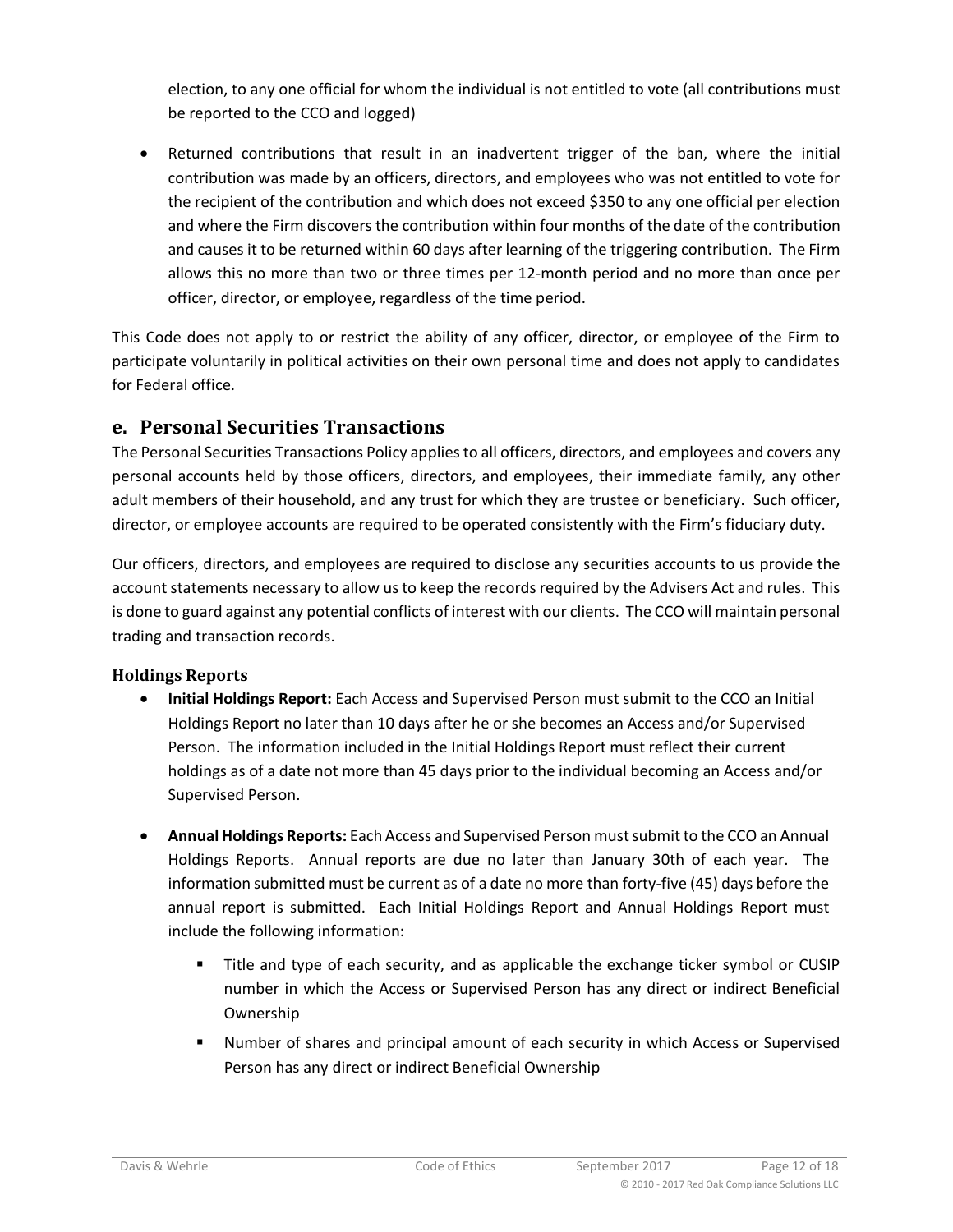- Name of any financial institution with whom the Access or Supervised Person maintains an account in which any securities are held for the direct or indirect benefit of the Access or Supervised Person
- Date the Holdings Report is submitted.

If an Access or Supervised Person is not required to report any information on an Initial Holdings Report or an Annual Holdings Report, the Access Person must still submit a written and signed statement to that effect to the CCO by the date on which the applicable Holdings Report is due.

- **Quarterly Transaction Reports:** Every Access and Supervised Person must, no later than thirty (30) days after the end of each calendar quarter, file a quarterly transaction report containing the following information:
	- The date of the transaction, the title and exchange ticker symbol or CUSIP number, the interest rate and maturity date (if applicable), the number of shares and the principal amount (if applicable) of each covered security
	- The nature of the transaction (i.e., purchase, sale or any other type of acquisition or disposition)
	- **The price of the Reportable Security at which the transaction was effected**
	- **The name of the broker, dealer or bank with or through whom the transaction was** effected
	- **The date the report is submitted by the Supervised Person.**

Since each Holdings Report must also include information about securities in which an Access or Supervised Person has Beneficial Ownership, it must also include information about Reportable Securities held by any of the following persons or entities and information about accounts maintained by any of the following persons or entities:

- Securities held in a person's own name, or that are held for the person's benefit in nominee, custodial, or "street name" accounts
- Securities owned by a member of the Access or Supervised Person's Family/Household
- Securities owned by or for a partnership, in which the Access or Supervised Person is a general partner (whether the ownership is under the name of that partner, another partner, the partnership, or through a nominee, custodial, or "street name" account)
- Securities that are being managed for an Access or Supervised Person's benefit on a discretionary basis by an investment adviser, broker, bank, trust company, or other manager
- Securities in an Access or Supervised Person's individual retirement account
- Securities in an Access or Supervised Person's account in a 401(k) or similar retirement plan, even if the person has chosen to give someone else investment discretion over the account
- Securities owned by a trust of which the Access or Supervised Person is either a trustee or a beneficiary
- Securities owned by a corporation, partnership, or other entity that the Access or Supervised Person controls (whether the ownership is under the name of that person, under the name of the entity, or through a nominee, custodial, or "street name" account)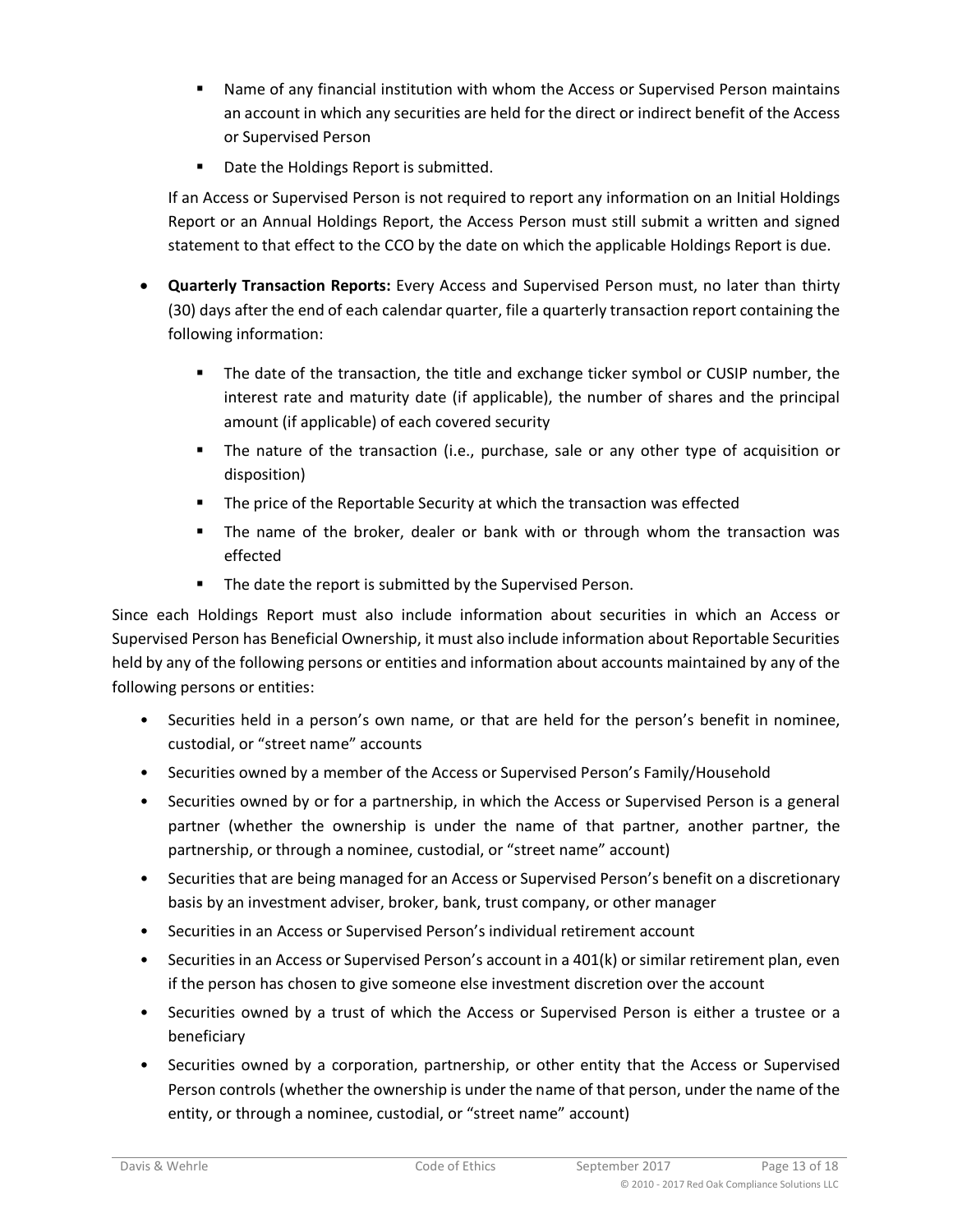• Securities that are traded on behalf of an investment club of which an Access or Supervised Person is a club member or in which a member of their Family/Household is a member

#### <span id="page-13-0"></span>**Exceptions to the Requirement to Submit Holdings Reports**

An Access or Supervised Person does not have to include in his or her Holding Reports information about accounts other than those that hold Reportable Securities or accounts over which the Access or Supervised Person has no direct or indirect influence or control. The following securities do not need to be included in the Holding's Report:

- Direct obligations of the U.S. Government
- Money market instruments such as bankers' acceptances, bank certificates of deposit, commercial paper, repurchase agreements and other high quality short-term debt instruments
- Shares of money market mutual funds
- Other types of mutual funds
- Unit Investment Trusts investing exclusively in one or more mutual funds.

If the CCO determines that an Access or Supervised Person has committed a violation of the Code, Davis & Wehrle will follow the disciplinary process per the Supervisory Policies and Procedures.

Exceptions to the Code will rarely, if ever, be granted. However, the CCO may grant an occasional exception on a case-by-case basis when the proposed conduct involves negligible opportunities for abuse. All exceptions shall be solicited and issued in writing. No exception reports shall be required under this Code for transactions effected pursuant to an automatic investment plan, or securities held in accounts over which the Access or Supervised Person has no direct control.

## <span id="page-13-1"></span>**f. Outside Employment**

Any employment or other outside activity by an officer, director, or employee may result in possible conflicts of interests for them or for the Firm and therefore should be reviewed and approved by the CCO. Outside activities, which must be reviewed and approved, include the following:

- Being employed or compensated by any other entity
- Engaging in any other business including part-time, evening or weekend employment
- Serving as an officer, director, partner, employee, etc., in any other entity, including charities
- Ownership interest in any non-publicly traded company or other private investments
- Any public speaking or writing activities.

Written approval for any of the above activities is to be obtained by an officer, director, or employee before undertaking any such activity so that a determination may be made that the activities do not interfere with any of the individual's responsibilities at the Firm, and any conflicts of interests in such activities may be addressed. An individual seeking approval shall provide the following information to the CCO:

- The name and address of the outside business organization
- A description of the business of the organization
- Compensation, if any, to be received
- A description of the activities to be performed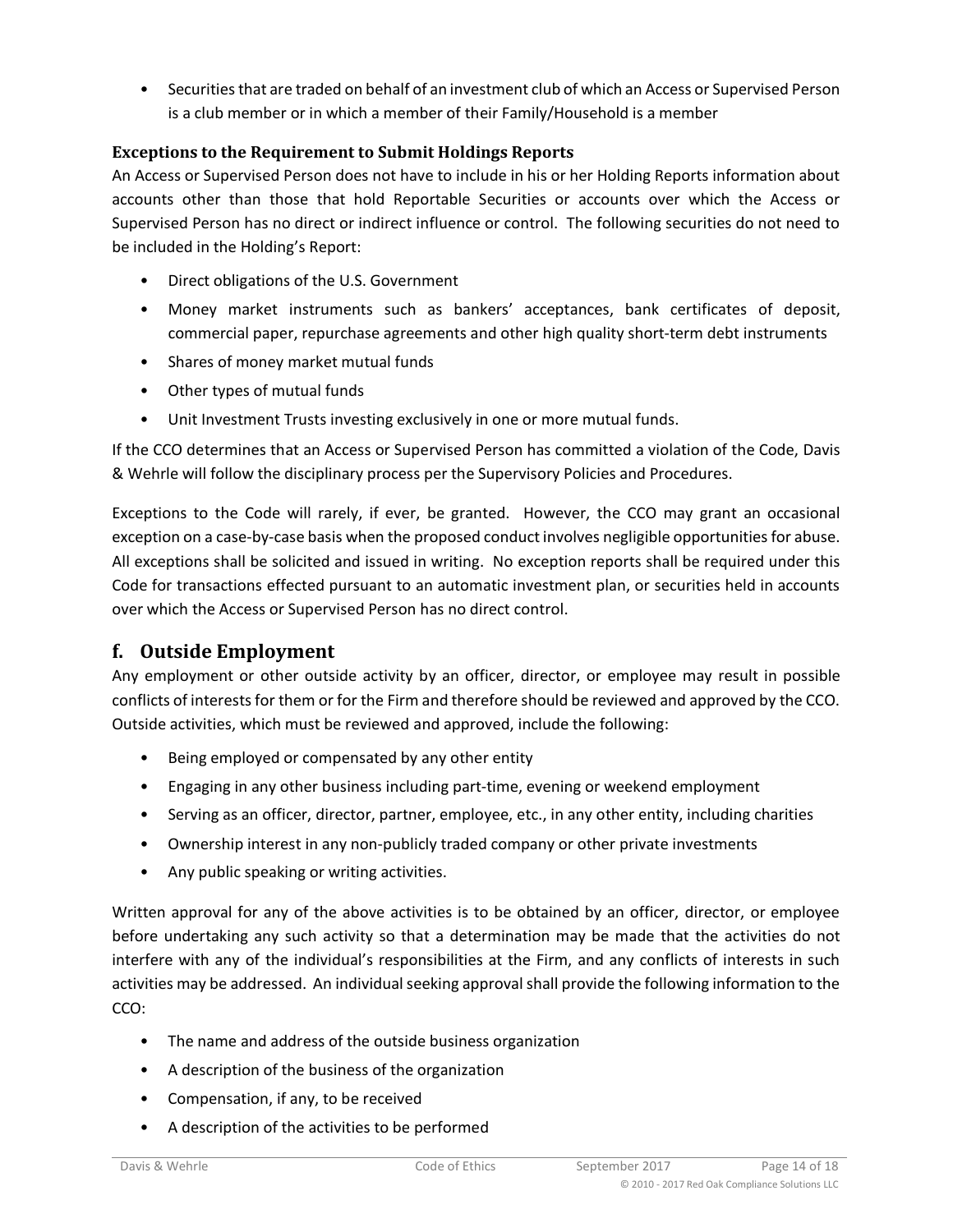• The amount of time per month that will be spent on the outside activity.

Records of requests for approval along with the reasons such requests were granted or denied are maintained in a log by the CCO.

## <span id="page-14-0"></span>**g. Falsification or Altering Records**

Prohibited conduct includes: falsifying or altering records or reports, preparing records or reports that do not accurately or adequately reflect the underlying transactions or activities, or knowingly approving such conduct. Examples of prohibited financial or accounting practices include:

- Making false or inaccurate entries or statements in any Firm or client books, records, or reports that intentionally hide or misrepresent the true nature of a transaction or activity
- Manipulating books, records, or reports for personal gain
- Failing to maintain books and records that completely, accurately, and timely reflect all business transactions
- Maintaining any undisclosed or unrecorded Firm or client funds or assets
- Using funds for a purpose other than the described purpose; and making a payment or approving a receipt with the understanding that the funds will be, or have been, used for a purpose other than what is described in the record of the transaction.

## <span id="page-14-1"></span>**h. Conflicts of Interest**

Access and Supervised Persons should disclose any personal interest that might present a conflict of interest or harm the reputation of the Firm. It is a violation of an officer, director, or employee's duty of loyalty to the Davis & Wehrle (without the prior written consent of the CCO):

- To rebate, directly or indirectly, to any person, firm or corporation any part of the compensation received from them or the firm
- To accept, directly or indirectly, from any person, firm, corporation or association, other than the Firm, compensation of any nature as a bonus, commission, fee, gratuity or other consideration in connection with any transaction on behalf of the Firm or a client account
- To serve on the board of directors of any publicly traded company.

All conflicts of interest should be reported to the CCO who will determine if they are acceptable and what steps to take to mitigate any risk to the clients. The CCO will keep a log of all conflicts of interest for the Adviser and its employees.

## <span id="page-14-2"></span>**i. Competition**

Davis & Wehrle seeks to outperform its competition fairly and honestly. The Firm seeks competitive advantages through superior performance, not through unethical or illegal business practices. Stealing proprietary information, possessing trade secret information obtained without the owner's consent, or inducing such disclosures by past or present employees of other companies is prohibited. All officers, directors, or employees of the Firm should endeavor to respect the rights of and deal fairly with the clients, vendors, suppliers, and competitors. No one should take unfair advantage of anyone through manipulation, concealment, abuse of privileged information, misrepresentation of material facts, or any other intentional unfair dealing practice. The Firm's officer, director, or employees should not falsely disparage or make unfair negative comments about its competitors or their products and services.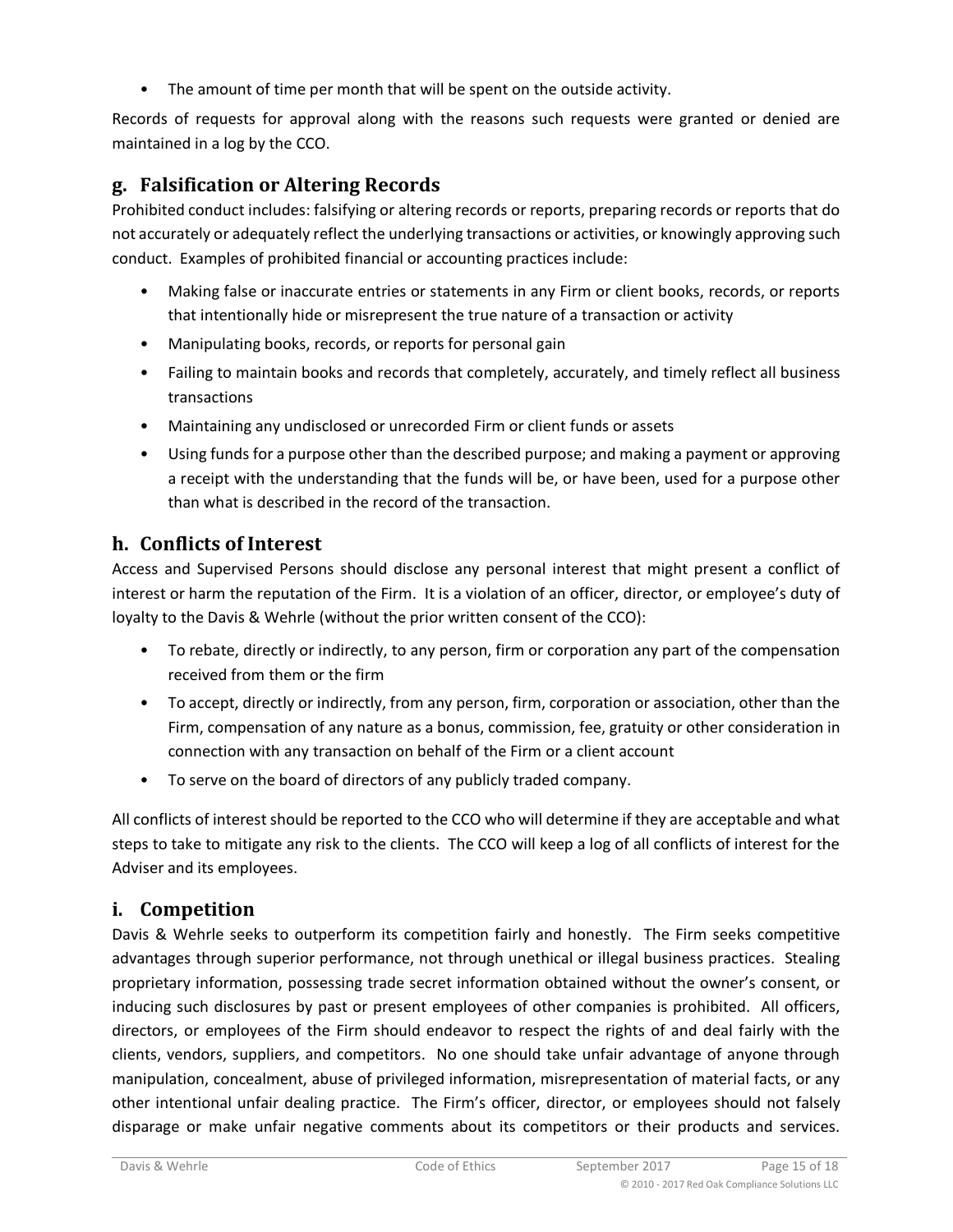Negative public statements concerning the conduct or performance of any former officer, director, or employee of the Firm should also be avoided.

# <span id="page-15-0"></span>**j. Report of Violations**

Davis & Wehrle requires all officers, directors, or employees to promptly disclose concerns of suspected wrongdoing and violations of this Code directly to the CCO. Wrongdoing includes but is not limited to: violation of the Federal Securities Laws, misuse of corporate assets, and misuse of nonpublic information. The CCO will determine the appropriate actions to take for the violation and will log all violations and the disciplinary action taken.

# <span id="page-15-1"></span>**k. Certification of Compliance with Code of Ethics**

The CCO requires that each Access or Supervised Person review and sign a statement that he or she has read and understands the policies and procedures contained within this Code. These statements will be retained in the applicable file.

### <span id="page-15-2"></span>**Initial Certification**

All Access or Supervised Persons associated with Davis & Wehrle must acknowledge in writing that they have received the Code of Ethics and have read and understand its contents.

#### <span id="page-15-3"></span>**Annual Certification**

Each Access or Supervised Person must certify annually in writing that all information required to be reported by the Access or Supervised Person in a Holdings Report or a Quarterly Transaction Report has been reported to the CCO. Each Access or Supervised Person will certify that:

- They have fully disclosed all securities holdings in which they have, or a member of their household has, a beneficial interest
- They have not purchased any IPOs or Limited Offerings or they have obtained pre-clearance for any securities transactions, in which they have, or a member of their household has, a beneficial interest except for transactions exempt from pre-clearance or for which they have received an exception in writing from the CCO
- They have reported all securities transactions, in which they have, or a member of their household has, a beneficial interest except for exempt transactions or transactions for which they have received an exception in writing from the CCO
- They have complied with the Code of Ethics in all other respects.

### <span id="page-15-4"></span>**Acknowledgement of Amendments**

All Access or Supervised Persons shall receive any amendments to the Code and must certify to the CCO in writing that they have:

- Received a copy of the amendment
- Read and understood the amendment
- Agreed to abide by the Code as amended.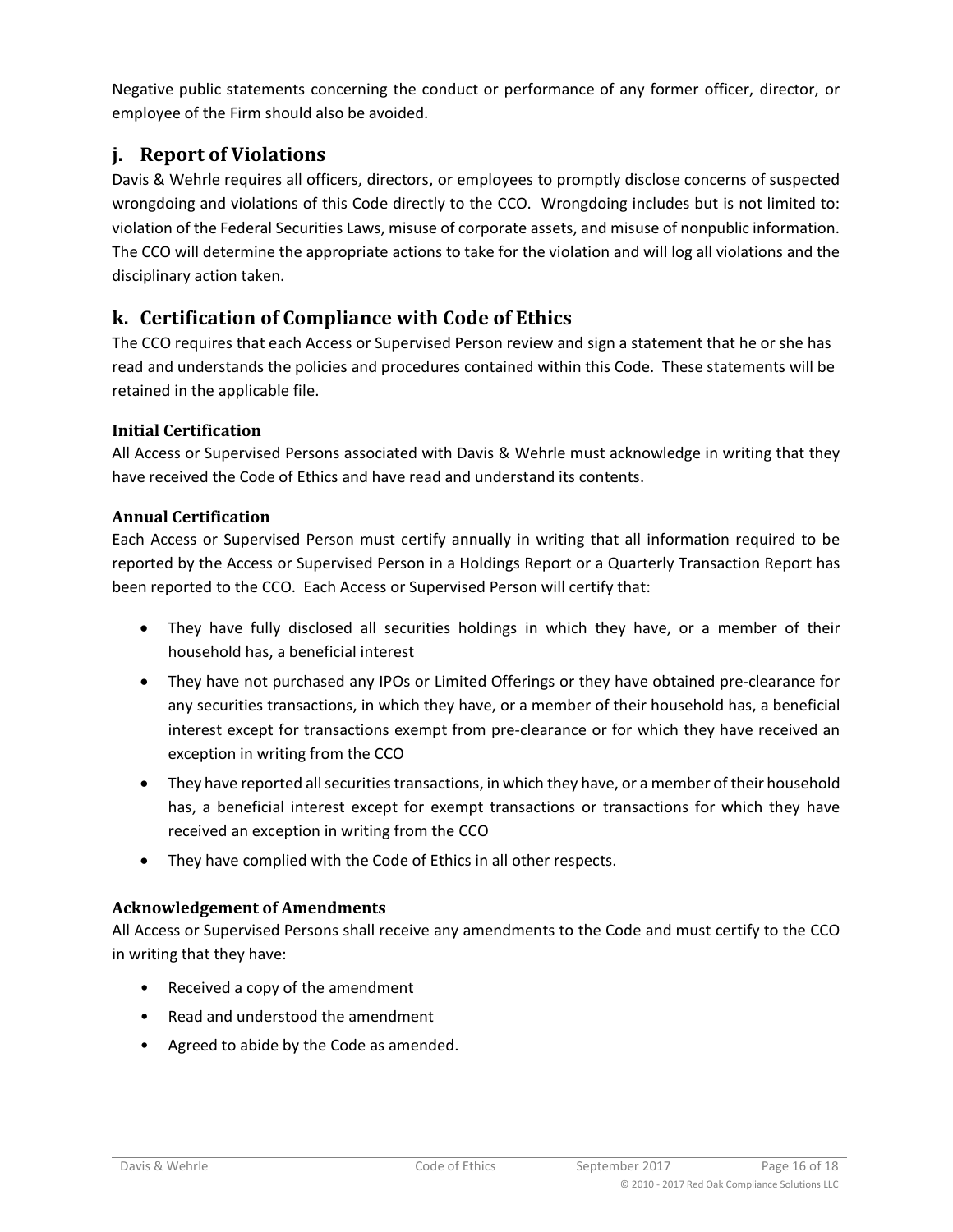## <span id="page-16-0"></span>**l. Reviews**

The CCO will monitor and review all reports required under the Code for compliance with policies regarding personal securities transactions and holdings and applicable SEC rules and regulations. The CCO may also initiate inquiries of Access and Supervised Persons regarding personal securities trading.

Access and Supervised Persons are required to cooperate with such inquiries and any monitoring or review procedures employed. Any transactions for the accounts of the CCO will be reviewed and approved by the CCO. The CCO shall at least annually identify all Access and Supervised Persons who are required to file reports pursuant to the Code and will inform such persons of their reporting obligations.

The CCO will annually review, update as necessary, and distribute the current Code of Ethics to all Access or Supervised Persons. All Access or Supervised Persons shall sign a certificate promptly upon becoming employed or otherwise associated with Davis & Wehrle that evidences his or her receipt of this Code of Ethics and submit to the Firm a complete report of their securities holdings. All Access or Supervised Persons shall hold all personal brokerage accounts at an approved firm and submit to the CCO, no later than 30 days after the close of each quarter, in the form proscribed by the Firm for this purpose, a list of all personal transactions in Reportable Securities. Annually, all Access or Supervised Persons will be required to certify compliance with the Firm's Code of Ethics.

The CCO shall periodically review the Firm's Form ADV Part 2 and appropriately amend the summary of the Firm's Code of Ethics as needed. The CCO is also responsible for receiving and responding to any client or prospective client requests for the Firm's Code of Ethics and maintaining required records.

# <span id="page-16-1"></span>**7. Record Retention**

Davis & Wehrle will maintain all records, including copies of the Code of Ethics, records of violations and sanctions, if applicable, holdings and transactions reports, copies of personnel certifications, list of all Access or Supervised Persons within the last 5 years, and copies of the annual reports.

The CCO shall maintain, in a readily accessible place, the following records:

- A copy of any Code of Ethics adopted by the Firm pursuant to Advisers Act Rule 204A-1 which is or has been in effect during the past five years
- A record of any violation of the Firm's Code and any action that was taken as a result of such violation for a period of five years from the end of the fiscal year in which the violation occurred
- A record of all written acknowledgements of receipt of the Code and amendments thereto for each person who is currently, or within the past five years was, an Access or Supervised Person which shall be retained for five years after the individual ceases to be an Access or Supervised Person
- A copy of each report made pursuant to Advisers Act Rule 204A-1, including any brokerage confirmations and account statements made in lieu of these reports
- A list of all persons who are, or within the preceding five years have been Access or Supervised Persons
- A record of any decision and reasons supporting such decision to approve an Access or Supervised Persons' acquisition of securities in IPOs and limited offerings within the past five years after the end of the fiscal year in which such approval is granted.